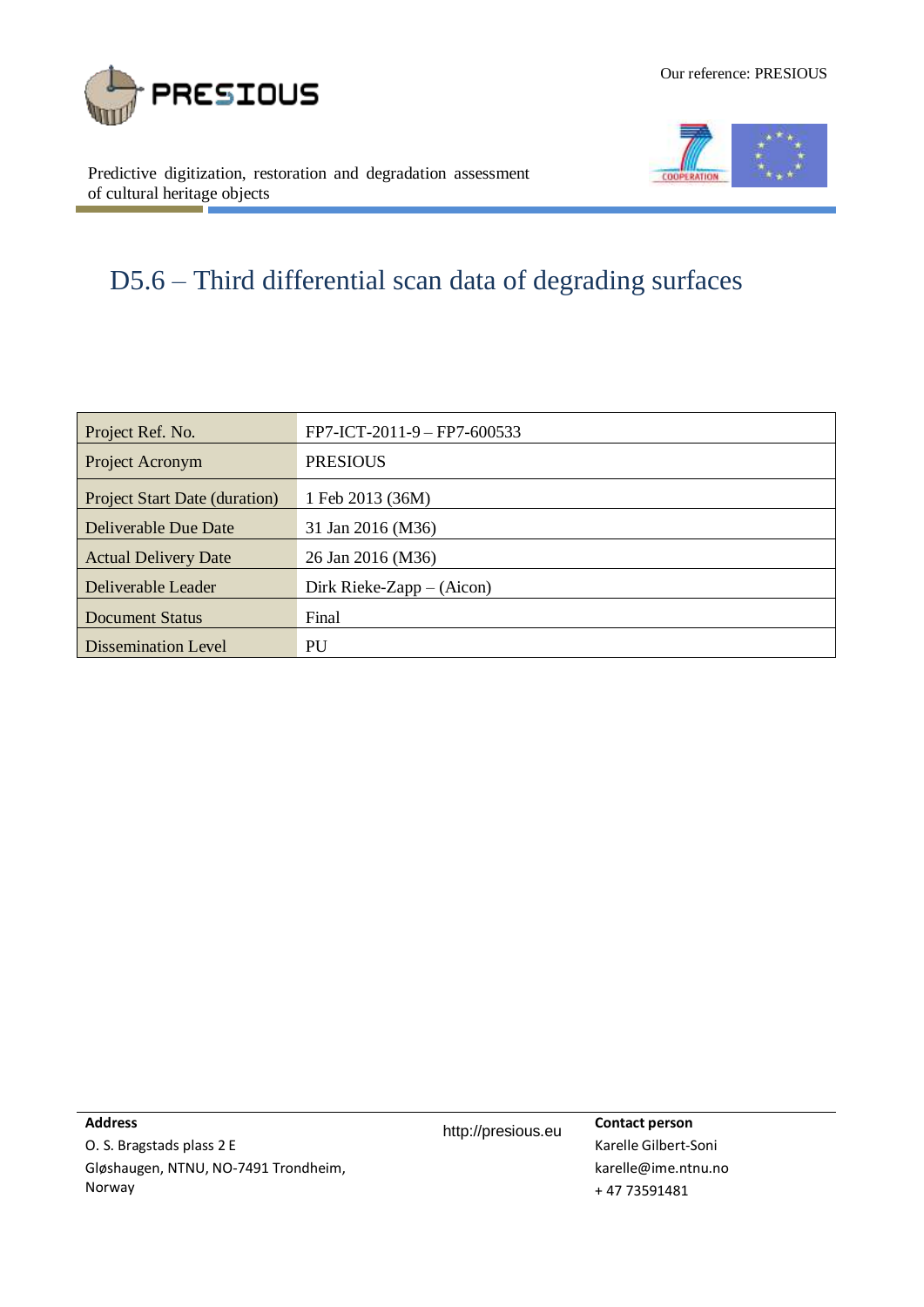### **Deliverable Identification Sheet**

| Project Ref. No.                       | FP7-ICT-2011-9 - FP7-600533                                                                                                                        |
|----------------------------------------|----------------------------------------------------------------------------------------------------------------------------------------------------|
| Project Acronym                        | <b>PRESIOUS</b>                                                                                                                                    |
| <b>Document Name</b>                   | PRESIOUS-D3.2-19072013-v1.0                                                                                                                        |
| <b>Contractual Delivery Date</b>       | 31 Jan 2016 (M36)                                                                                                                                  |
| Deliverable Number                     | D <sub>5.6</sub>                                                                                                                                   |
| Deliverable Name                       | Third differential scan data of degrading surfaces                                                                                                 |
| <b>Type</b>                            | Document (.docx), STL data files, website (http://presious.eu)                                                                                     |
| <b>Deliverable Version</b>             | 1.0                                                                                                                                                |
| <b>Status</b>                          | Final                                                                                                                                              |
| <b>Associated WP / Task</b>            | <b>WP5 T5.3</b>                                                                                                                                    |
| Author(s)                              | Dirk Rieke-Zapp - Aicon                                                                                                                            |
| <b>Other Contributors</b>              | T. Theoharis                                                                                                                                       |
| Project Officer                        | Philippe Gelin                                                                                                                                     |
| Abstract                               | This document accompanies the resulting scan data from the third<br>differential scans taken in Nov/Dec 2015 in Greece and Norway<br>respectively. |
| Keywords                               |                                                                                                                                                    |
| Sent to Internal Reviewer              | 26.01.2016                                                                                                                                         |
| <b>Internal Review Completed</b>       |                                                                                                                                                    |
| <b>Circulated to Participants</b>      |                                                                                                                                                    |
| <b>Read by Participants</b>            |                                                                                                                                                    |
| <b>Approved by General</b><br>Assembly |                                                                                                                                                    |

### **Document Revision History**

| <b>Date</b> | Version   Author/Editor/Contributor | <b>Summary of Changes</b> |
|-------------|-------------------------------------|---------------------------|
|             |                                     |                           |
|             |                                     |                           |
|             |                                     |                           |
|             |                                     |                           |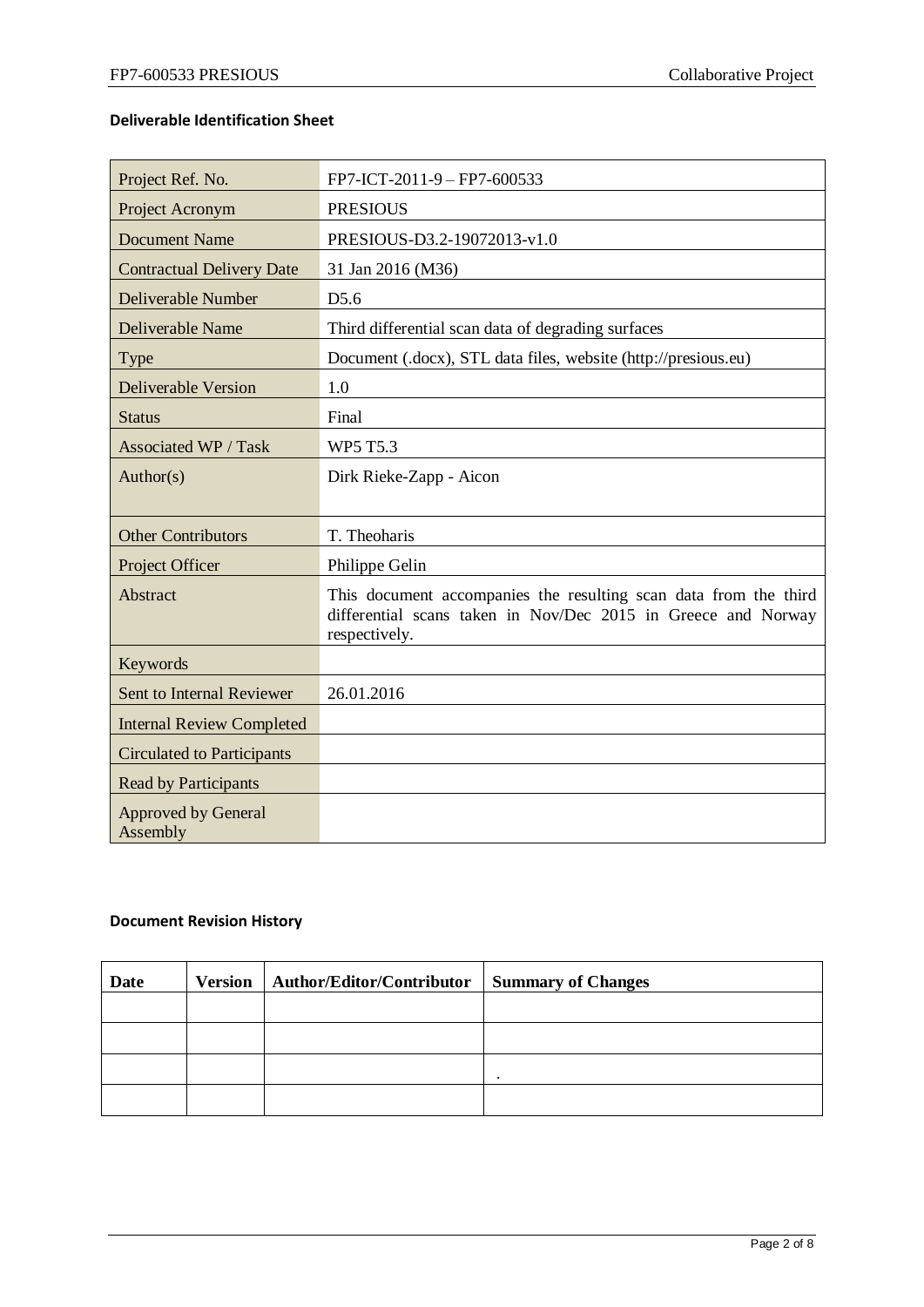## **Contents**

<span id="page-2-0"></span>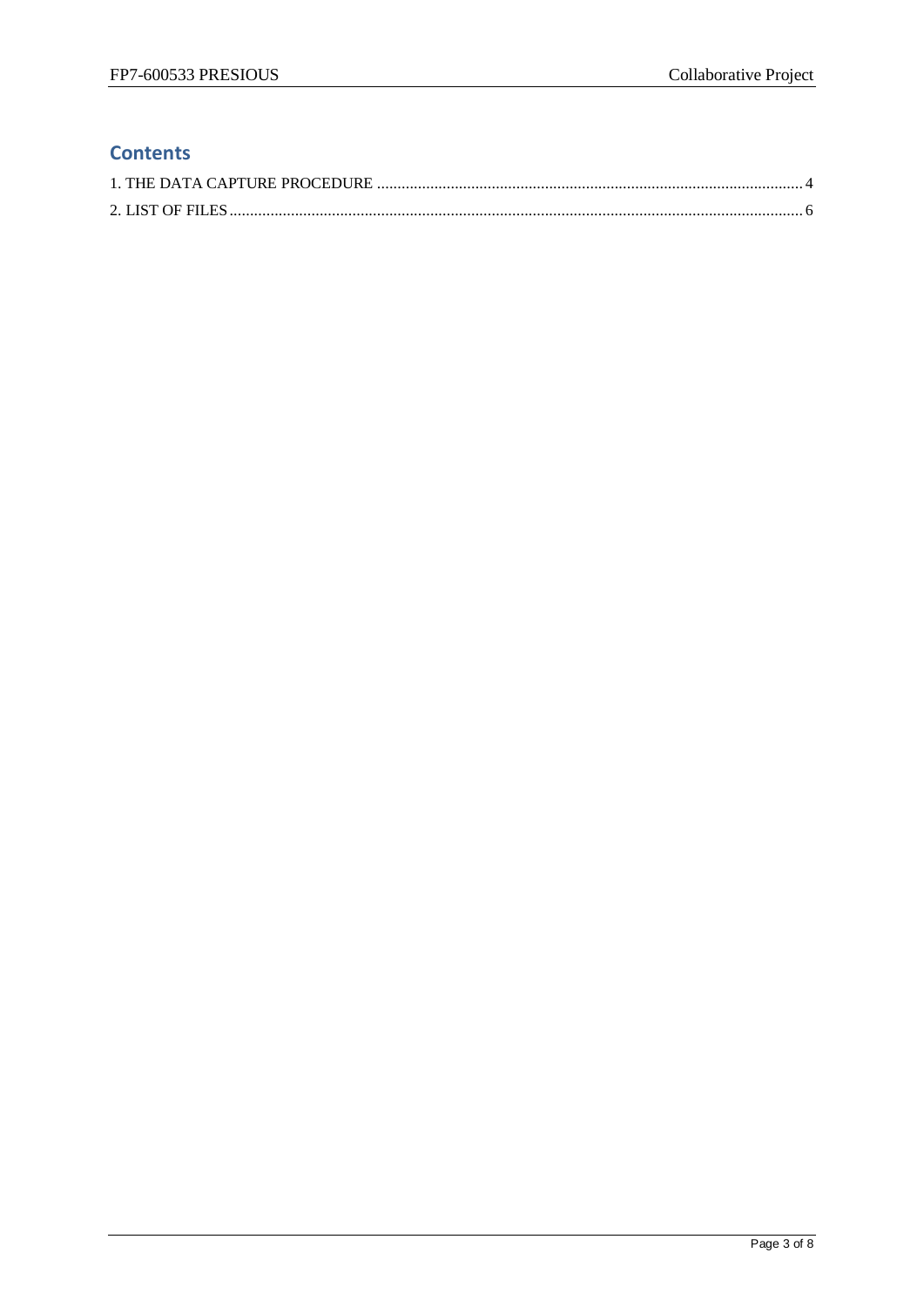### **1. THE DATA CAPTURE PROCEDURE**

A breuckmann Scanner smartSCAN HE 8 megapixel white light scanning system was used for both scanning campaigns in Elefsis, Greece, and Trondheim, Norway, that took place in December 2015.

In Elfesis a more than 2.2 m tall column drum with a diameter of approximately 1.2 m was scanned (Fig 1.). While only a small area is of interest for the successive erosion scans, the complete column was captured to provide a reference frame for future scans. Overview scans around the column were taken with a large FOV of 950 mm yielding an x,y-resolution of 0.230 mm and a z-resolution (along the viewing direction of the scanner) of 0.038 mm. In total 50 scans were taken and aligned to cover the whole column in this resolution. The part that was already scanned in 2010 and will be evaluated in detail to study erosion within the PRESIOUS project, was captured by 15 additional scans with a FOV of 450 mm yielding a nominal z-resolution of 0.018 mm. All scans were aligned using edge alignment with automatic alignment activated. The resulting model of the complete column represents a very large data set at highest resolution. The data is also available at different levels of detail. The analysis takes place on subsets of the data in order to increase the speed of analysis, viewing and processing. Scans were taken after sunset to ensure optimum contrast of the projected pattern required for white light and stereo-metric scanning.



*Figure 1. Visualisation of the 3D scanning results from Elefsis in OPTOCAT software (left, image from 2015 campaign). Data acquisition with a breuckmann Scanner (right, 2013 campaign).*

Several smaller areas were scanned at the Nidaros Dome in Trondheim. The number of scans per area varied between 12 and 29 scans. Different FOV were installed to adjust working distance or amount of detail captured – FOV of 250, 350 and 450 mm were used with nominal z-resolution of 0.010, 0.014, and 0.018 mm, respectively. Scanning was partly done outdoors at temperatures close to freezing.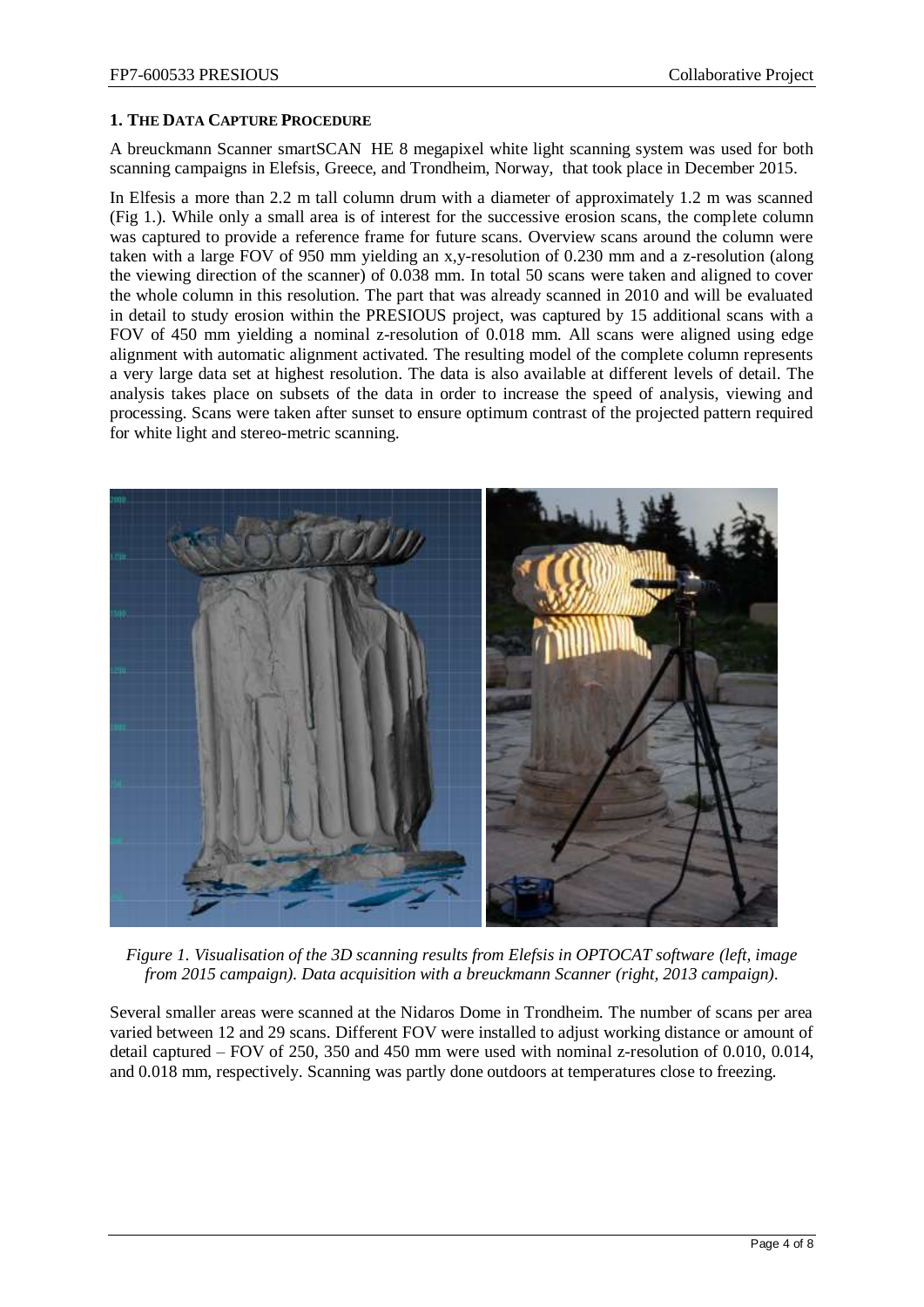

*Figure 2. Scanning outside of the north entrance of Nidaros cathedral (left). The result from monochrome texture mapping (lower right image) using sensor imagery provides an added value for documentation and visualisation. (Images from 2013 campaign).*

The scanned areas spans approximately 1 by 0.9 m² and shows stones affected by erosion. The resolution in x, y is approximately 0.1 mm with z-resolution of 0.007 mm. Please also note the two mason marks engraved in the rocks (top right image). Such details are hardly visible in the textured image.

For all areas scanned in Greece and Norway the scans were aligned using OPTOCAT software. The resulting PLY files were saved with different compression rates keeping full resolution data as well as data that is easier to handle. The resulting model, merged in single PLY are available online from the PRESIOUS homepage.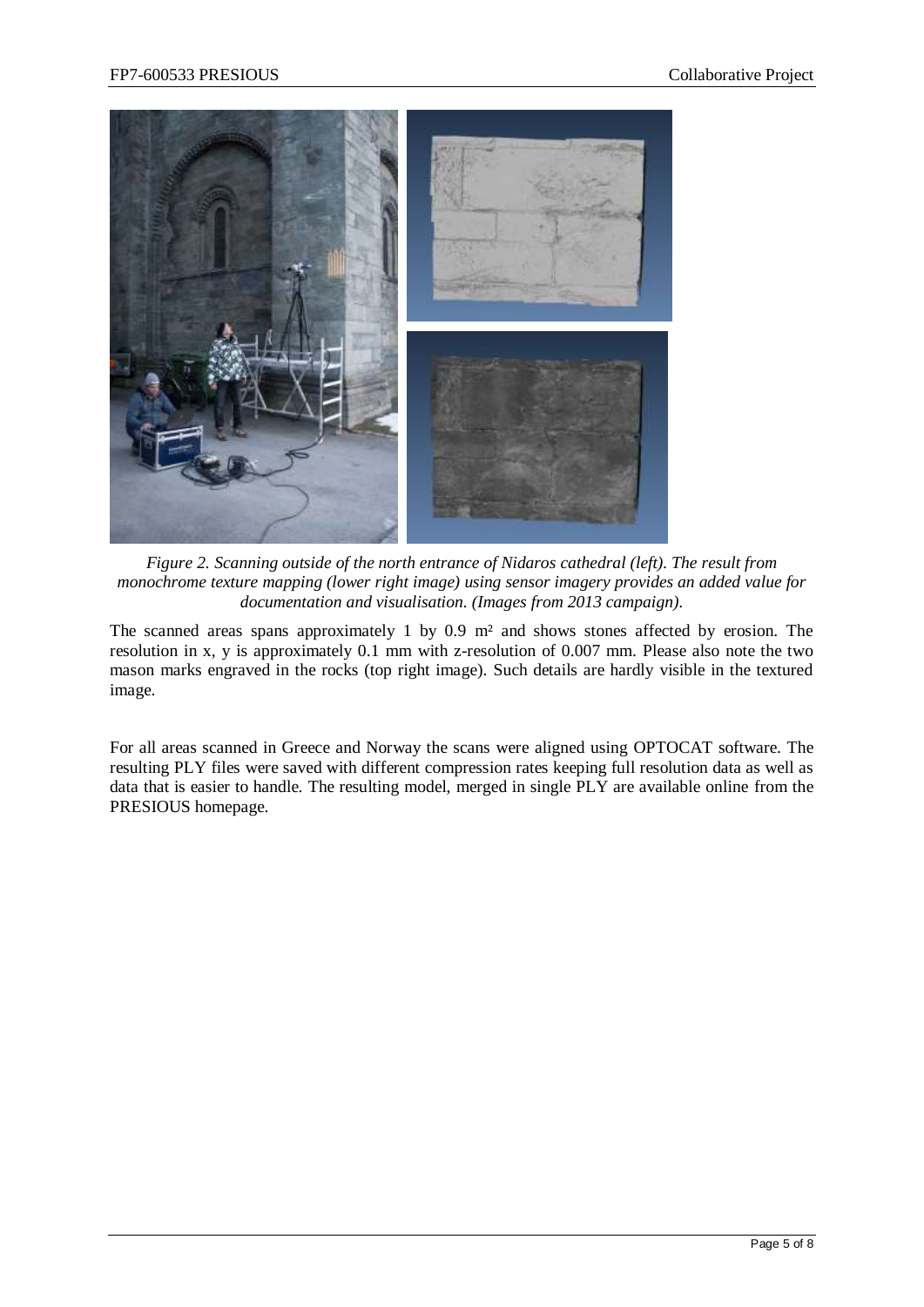### <span id="page-5-0"></span>**2. LIST OF FILES**

Five scans were taken that are referenced as follows:



*Greece, Elefsis, pillar, acquired 03.12.2015.*



*Greece, Elefsis, pillar-detail, acquired 03.12.2015.*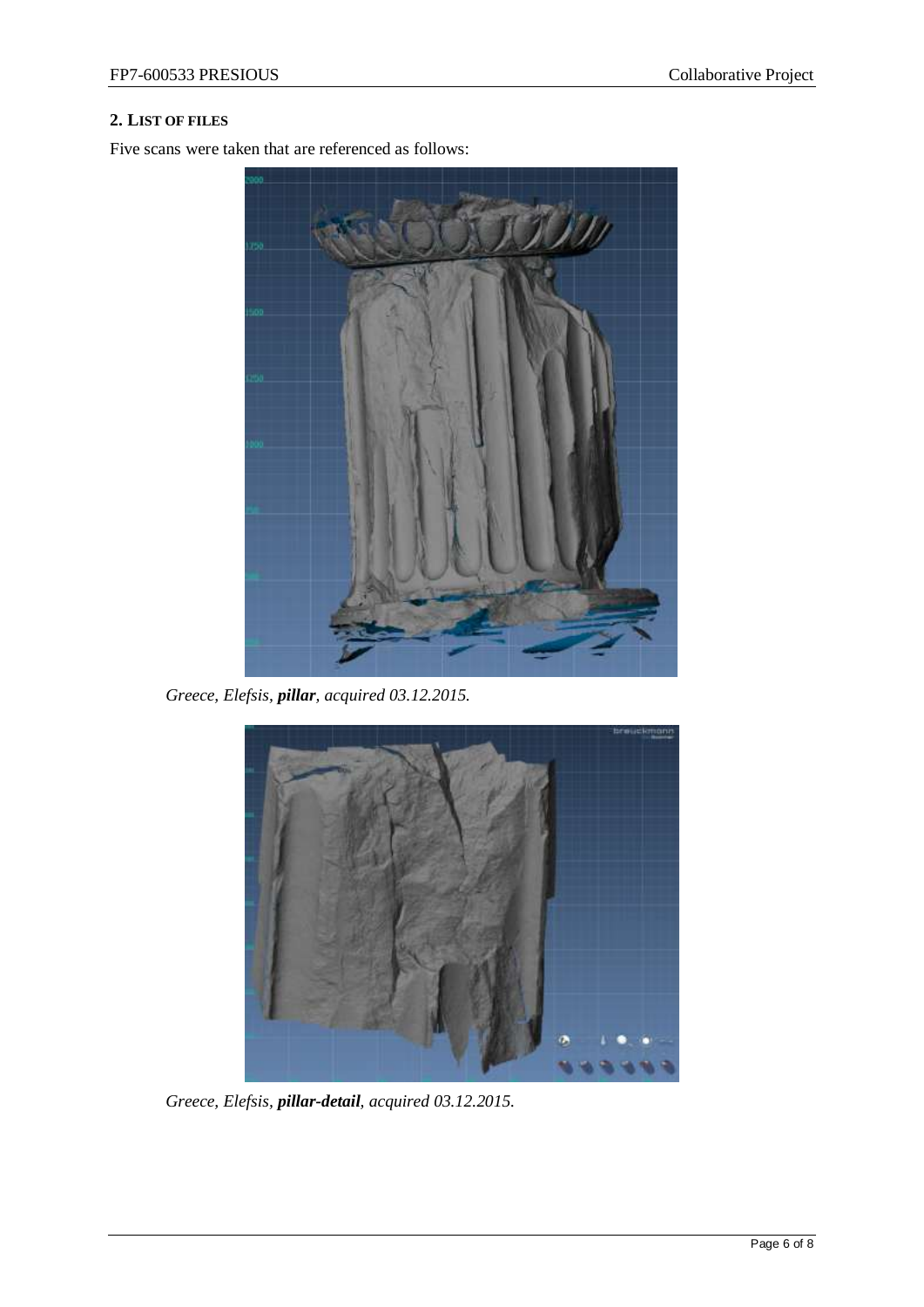

*Norway, Trondheim, tower south, acquired 08.12.2015.*



*Norway, Trondheim, tower north, acquired 08.12.2015.*